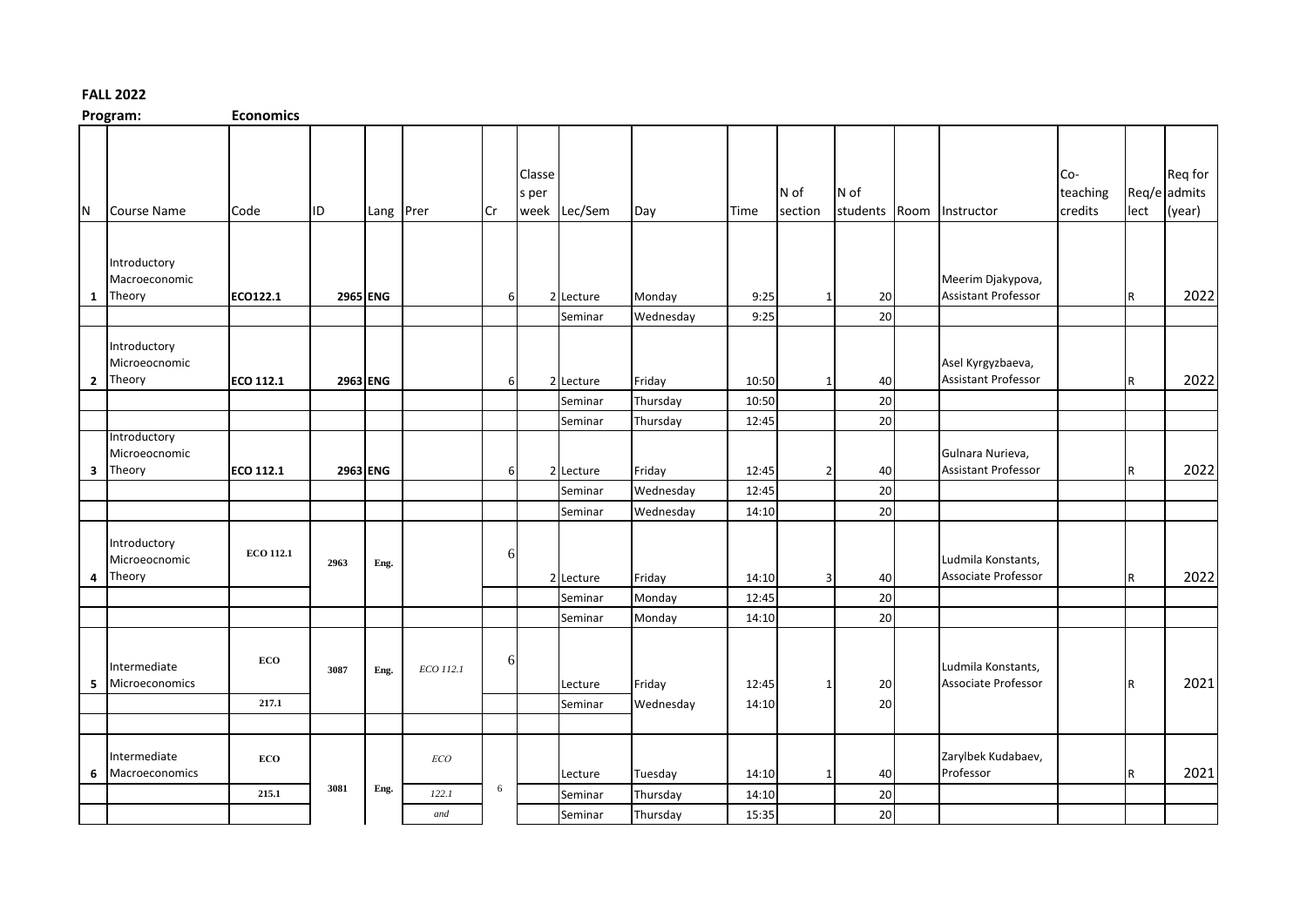|                |                                                 |               |          |            | ECO 112.1                                                                                    |          |         |           |       |              |    |                |                                                    |     |      |
|----------------|-------------------------------------------------|---------------|----------|------------|----------------------------------------------------------------------------------------------|----------|---------|-----------|-------|--------------|----|----------------|----------------------------------------------------|-----|------|
| $\overline{7}$ | Finance/                                        |               |          |            | ECO 122.1 or                                                                                 |          | Lecture | Monday    | 10:50 | $\mathbf{1}$ | 20 |                | <b>Assistant Professor</b>                         | R   | 2021 |
|                |                                                 | <b>ECO222</b> | 4678     | Eng.       | ECO 112.1                                                                                    | 6        |         |           |       |              |    |                |                                                    |     |      |
|                | Accounting                                      |               |          |            |                                                                                              |          | Seminar | Wednesday | 10:50 |              | 20 |                |                                                    |     |      |
|                |                                                 |               |          |            |                                                                                              |          |         |           |       |              |    |                |                                                    |     |      |
| 8              | Mathematics for<br>Economists                   | ECO           | 3213     | Eng.       | MAT 227 or MAT<br>233, MAT 103 or<br><b>MAT 131</b><br>or MAT 110, MAT                       | 6        | Lecture | Tuesday   | 12:45 | $\mathbf{1}$ | 20 |                | Kanaiym Kydyralieva,<br><b>Assistant Professor</b> | IR. | 2021 |
|                |                                                 | 205           |          |            | 221                                                                                          |          | Seminar | Thursday  | 12:45 |              | 20 |                |                                                    |     |      |
|                |                                                 |               |          |            |                                                                                              |          |         |           |       |              |    |                |                                                    |     |      |
| 9              | <b>Industrial Economics</b><br>and Organization | ECO426.1      | 3543     | <b>ENG</b> | Eco217 or ECO<br>211                                                                         | 6        | Lecture | Wednesday | 12:45 | -1           | 20 |                | Ludmila Konstants,<br>Associate Professor          | R   | 2021 |
|                |                                                 |               |          |            |                                                                                              |          | Seminar | Monday    | 15:35 |              | 20 |                |                                                    |     |      |
|                |                                                 |               |          |            |                                                                                              |          |         |           |       |              |    |                |                                                    |     |      |
|                |                                                 |               |          |            |                                                                                              |          |         |           |       |              |    |                |                                                    |     |      |
|                | 10 Intro to Econometrics                        | ECO320.1      | 3313     |            | 1)ECO112.1and<br>ECO122.1and<br><b>MAT233</b><br>2) ECO112.1 and<br>ECO122.1 and<br>MAT233.1 | 6        | Lecture | Monday    | 8:00  | $\mathbf{1}$ | 40 |                | Nurbek Jenish,<br>1 Associate Professor            | IR. | 2020 |
|                |                                                 |               |          |            |                                                                                              |          | Seminar | Wednesday | 8:00  |              | 20 |                |                                                    |     |      |
|                |                                                 |               |          |            |                                                                                              |          | Seminar | Friday    | 8:00  |              | 20 | $\overline{3}$ |                                                    |     |      |
|                |                                                 |               |          |            | 215.1                                                                                        |          |         |           |       |              |    |                |                                                    |     |      |
|                | Economics for Public<br>11 Sector               | ECO 408.1     |          | 3542 Eng.  | Eco 217.1                                                                                    | 6        | Lecture | Friday    | 14:10 |              | 20 |                | Gulnara Nurieva,<br><b>Assistant Professor</b>     | IR. | 2020 |
|                |                                                 |               |          |            |                                                                                              |          | Seminar | Wednesday | 15:35 |              | 20 |                |                                                    |     |      |
|                |                                                 |               |          |            |                                                                                              |          |         |           |       |              |    |                |                                                    |     |      |
|                | International<br>12 Economics                   | ECO303.1      | 3309 Eng |            | ECO217.1 and<br>ECO215.1                                                                     | $6 \mid$ | Lecture | Friday    | 12:45 | 1            | 40 |                | Asel Kyrgyzbaeva,<br><b>Assistant Professor</b>    | R.  | 2020 |
|                |                                                 |               |          |            |                                                                                              |          | Seminar | Monday    | 10:50 |              | 20 |                |                                                    |     |      |
|                |                                                 |               |          |            |                                                                                              |          | Seminar | Monday    | 12:45 |              | 20 |                |                                                    |     |      |
|                |                                                 |               |          |            |                                                                                              |          |         |           |       |              |    |                |                                                    |     |      |
|                |                                                 |               |          |            |                                                                                              |          |         |           |       |              |    |                |                                                    |     |      |